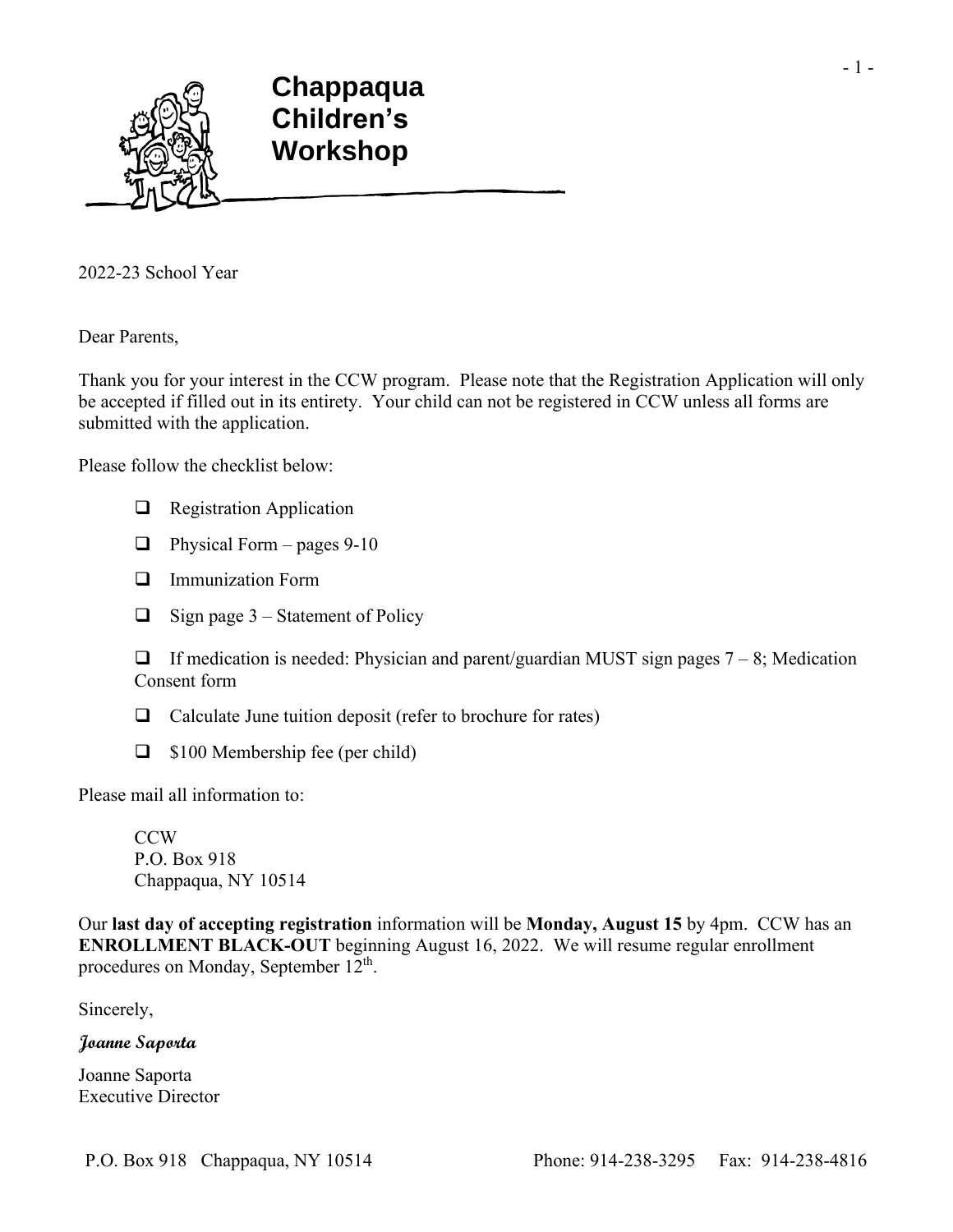## **2022-2023**

| Child's Name:                                                                         |    |                                                                                       |   |               |                 |             |
|---------------------------------------------------------------------------------------|----|---------------------------------------------------------------------------------------|---|---------------|-----------------|-------------|
|                                                                                       |    |                                                                                       |   |               |                 |             |
|                                                                                       |    |                                                                                       |   |               |                 |             |
| Sex: _______Date of Birth: __________________Grade (2022-23): __________________      |    |                                                                                       |   |               |                 |             |
|                                                                                       |    |                                                                                       |   |               |                 |             |
| Mother/Guardian                                                                       |    |                                                                                       |   |               | Father/Guardian |             |
|                                                                                       |    |                                                                                       |   |               |                 |             |
| Address:                                                                              |    |                                                                                       |   |               |                 |             |
| Home Phone:                                                                           |    |                                                                                       |   |               |                 | Home Phone: |
| Name of Business:                                                                     |    |                                                                                       |   |               |                 |             |
|                                                                                       |    |                                                                                       |   |               |                 |             |
|                                                                                       |    |                                                                                       |   |               |                 |             |
| $*E$ -Mail:                                                                           |    |                                                                                       |   |               |                 | *E-Mail:    |
| * E-Mail address is for a distribution list for emergency notifications and messages. |    | Check off program and circle days<br>Before School $(7:30 -$ school start time)       |   |               |                 |             |
|                                                                                       |    | M<br>T<br>Afterschool (until 5:15 PM)                                                 | W | TH            | $\mathbf{F}$    |             |
|                                                                                       |    | M<br>T                                                                                | W | TH            | F               |             |
|                                                                                       |    | Afterschool (until 6:15 PM)                                                           |   |               |                 |             |
|                                                                                       |    | T<br>M                                                                                | W | TH            | F               |             |
|                                                                                       |    | Drop-In (NO GUARANTEE – SPACE IS LIMITED)<br>*only a \$100 membership fee is required |   |               |                 |             |
| OFFICE USE ONLY<br>FM                                                                 | QB | <b>COPIED</b>                                                                         |   | <b>MAILED</b> |                 |             |

## **CCW ELEMENTARY PROGRAMS - REGISTRATION APPLICATION**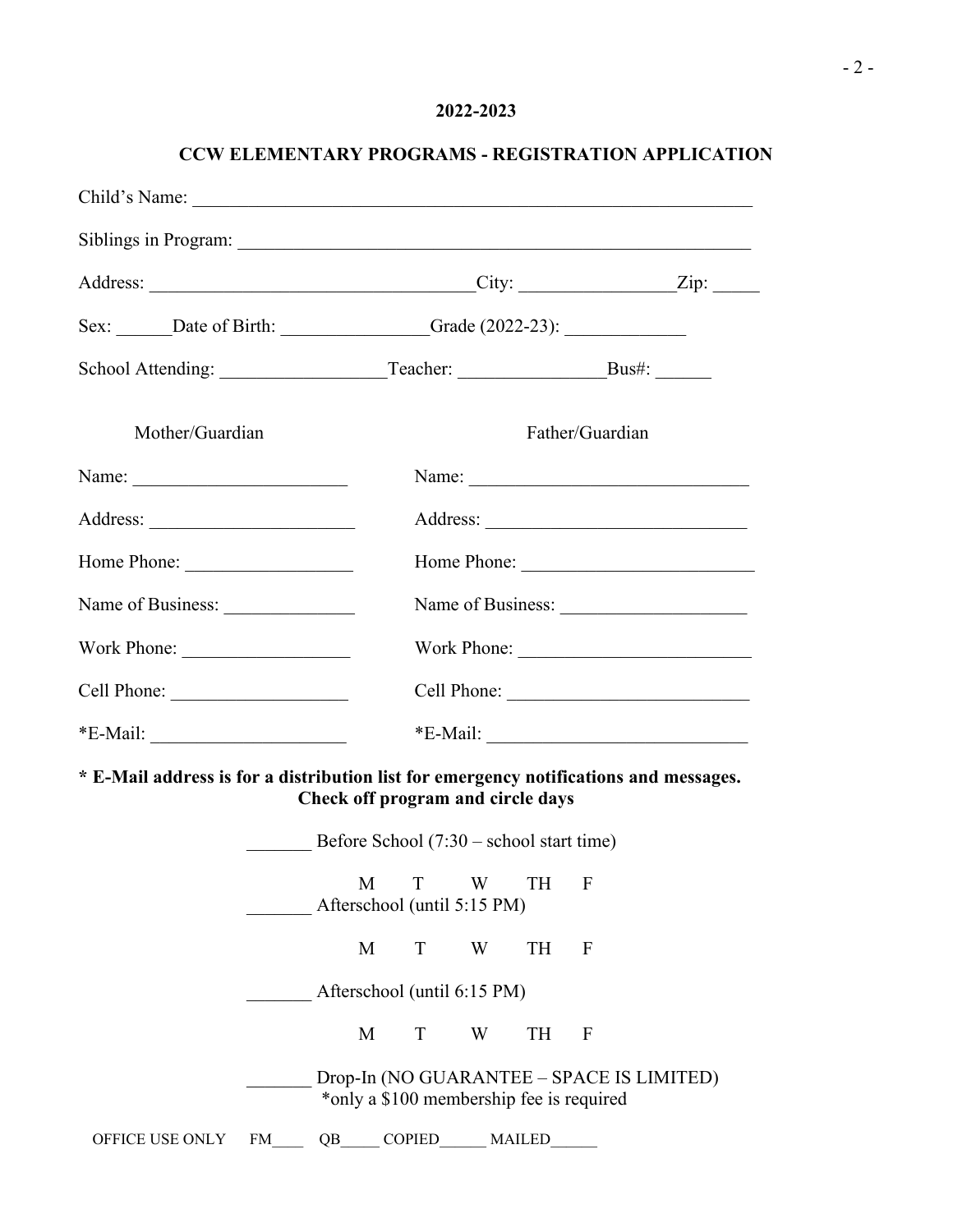## **For a child to be admitted to CCW, parents must complete the registration packet and sign the Policy Statement.**

- 1. **ADMISSIONS:** CCW welcomes elementary school-age children from the Chappaqua School District without regard for race, gender, religion, creed, ethnic or national origin. CCW serves children from all three elementary schools – Roaring Brook, Grafflin and Westorchard schools. Special attention is given to each child's needs. CCW may request an initial interview with parent and child prior to placement in its program to determine if the child's needs can be met in its setting.
- **2. TUITION AND FEES:** A non-refundable \$100.00 membership fee and a one-month tuition deposit are required to secure a place for your child. *The tuition deposit is non-refundable and can only be applied to June tuition. Tuition deposits cannot be used as a credit for another month if a child changes his/her schedule.* No credit on tuition is given for sick days, school holidays, snow days or vacation days. No tuition refund is given for any changes in your child's monthly payment schedule unless we have two weeks notice. Tuition is due by the 1<sup>st</sup> of the preceding month. **A \$25.00 LATE FEE WILL BE ASSESSED AFTER THE 15th .** If tuition payment becomes more than TWO months delinquent, your child will not be allowed to attend CCW until the payment is brought up to date. **Teachers my NOT accept tuition payments. Please mail to P.O. Box 918 Chappaqua or leave in the DROP-BOX at 113 King St. Chappaqua.** *Please note that June's tuition is non-refundable, so select your days carefully.*
- 3. **WITHDRAWAL:** A child may be asked to withdraw from CCW if in the judgment of the professional staff, he or she is not able to function positively in our group setting, or CCW's program is not able to meet the special needs of that particular child.
- 4. **HEALTH CARE:** Our teachers may not administer medication of any kind to any child attending CCW unless the Medication Consent Form is signed by both a parent/guardian and physician, and is handed in with the medication (please see pages 7 and 8).
- *5.* **CHILD ABUSE and MALTREATMENT:** CCW is mandated by the New York State Office of Children and Family Services to report any suspicion of child abuse or maltreatment. Reports will be submitted when any member of CCW's staff has reasonable cause to suspect that a child whom the reporter sees in *his/her professional capacity is abused or maltreated.*
- 6. **TRANSPORTATION:** Parents must assume responsibility for safe transportation of their child to and from CCW unless he/she is transported by the Chappaqua School Bus Company.
- 7. **COMMUNICATION WITH THE SCHOOL DISTRICT:** From time to time during the school year, it may be helpful for us to discuss your child's progress and development with his/her classroom teacher or school's professional staff. All information will be held in strictest confidence. We assure you that we will ALWAYS discuss this with you before contacting school personnel.

CHILD'S NAME: \_\_\_\_\_\_\_\_\_\_\_\_\_\_\_\_\_\_\_\_\_\_\_\_\_\_\_\_\_\_\_\_\_CCW PROGRAM: \_\_\_\_\_\_\_\_\_\_\_\_\_\_\_

*\*PARENT/GUARDIAN SIGNATURE: \_\_\_\_\_\_\_\_\_\_\_\_\_\_\_\_\_\_\_\_\_\_\_\_\_\_\_\_\_DATE: \_\_\_\_\_\_\_\_\_*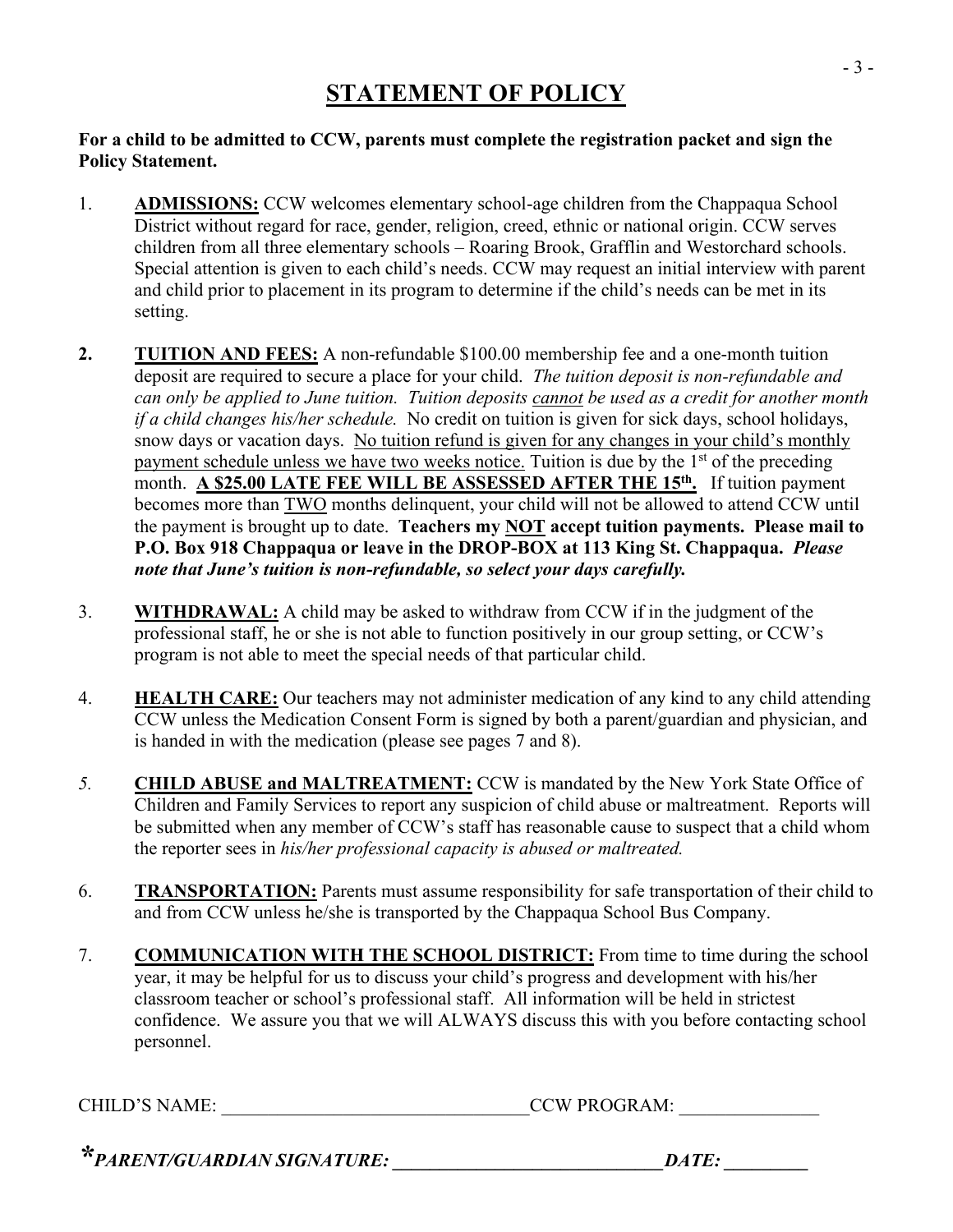## **EARLY DISMISSAL/MEDICAL EMERGENCY CONTACTS**

Please fill out carefully and sign below. We **must** have two emergency names and phone numbers (other than the parents) on file. If they change, please notify us. Thank you.

CHILD'S NAME: \_\_\_\_\_\_\_\_\_\_\_\_\_\_\_\_\_\_\_\_\_\_\_\_\_\_\_\_\_ SCHOOL: \_\_\_\_\_\_\_\_\_\_\_\_\_\_\_\_\_\_

I hereby authorize, in the event my child is ill or in medical emergency that if **I cannot** be reached, the following individuals be contacted (please select someone locally who would be willing to come for your child in the event he/she becomes ill). Please provide only one number for each contact. If more than one number is provided, only the first number can be entered into the computer program.

|    | Name:                                                                                                                         |
|----|-------------------------------------------------------------------------------------------------------------------------------|
|    | Home Address:                                                                                                                 |
|    |                                                                                                                               |
| 2. | Name:<br><u> 1989 - Johann Stein, mars an deutscher Stein und der Stein und der Stein und der Stein und der Stein und der</u> |
|    | Home Address:                                                                                                                 |
|    | Telephone Numbers:                                                                                                            |

I give my permission for CCW to seek **emergency** treatment for my child in the event that the above-designated individuals or I cannot be contacted immediately.

I hereby request, in the event of an emergency evacuation or early dismissal of the Chappaqua Schools, that my child be sent to: (please select a name of someone locally, possibly on the same bus route).

|    | Name:              |
|----|--------------------|
|    | Home Address:      |
|    | Telephone Numbers: |
| 2. | Name:              |
|    | Home Address:      |
|    | Telephone Numbers: |

## AUTHORIZATION FOR NON-PARENT PICK-UP

The following people are authorized to pick up my child: We cannot release your child to ANYONE without a signed, written consent.

| <b>.</b> |  |
|----------|--|
| -        |  |
|          |  |

| Parent/Guardian signature: |  |
|----------------------------|--|
|----------------------------|--|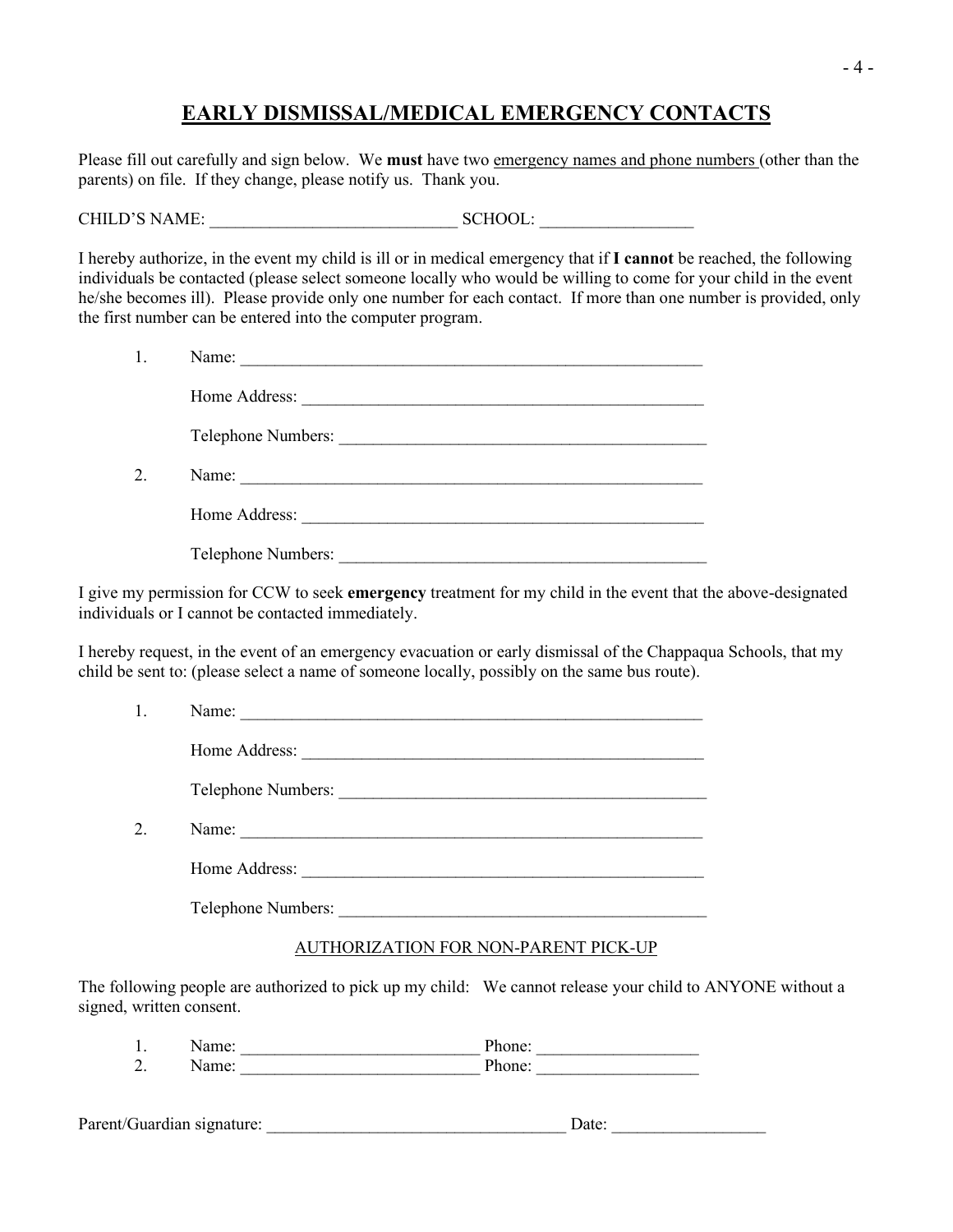## **CHILD/FAMILY HISTORY**

| Child's Name:                    |                                                                               | Physician's Name: |              |  |  |  |  |
|----------------------------------|-------------------------------------------------------------------------------|-------------------|--------------|--|--|--|--|
| Physician's Address:             |                                                                               |                   | Phone:       |  |  |  |  |
|                                  |                                                                               |                   |              |  |  |  |  |
| <b>Present Family Structure:</b> |                                                                               |                   |              |  |  |  |  |
| Parents: Married                 | Separated (who does the child live with?)                                     |                   |              |  |  |  |  |
| Divorced                         | Parent Deceased Single Parent                                                 |                   |              |  |  |  |  |
| Child: Foster child              | Adopted:                                                                      | (optional)        |              |  |  |  |  |
|                                  |                                                                               |                   |              |  |  |  |  |
|                                  | List name, ages and any special relationship of other children in the family: |                   |              |  |  |  |  |
| Name                             |                                                                               | Age               | Relationship |  |  |  |  |
| Name                             |                                                                               | Age               | Relationship |  |  |  |  |
| Name                             |                                                                               | Age               | Relationship |  |  |  |  |
|                                  | Is there any other information you would like to share with us?               |                   |              |  |  |  |  |
|                                  |                                                                               |                   |              |  |  |  |  |

In order to best meet the needs of each individual child, it would be helpful for you to share with us any information that will assist us in caring for your child. Please answer the following questions, feeling free to elaborate whenever necessary, so that we may be aware of your child's specific needs. Attach a separate sheet of paper if necessary. (PLEASE NOTE THAT ALL INFORMATION IS CONFIDENTIAL.)

Medical conditions: Please note any conditions which may affect your child and explain symptoms which may help us identify possible problems:

| Food allergies/Special diets: |                                   |
|-------------------------------|-----------------------------------|
| Symptoms:                     |                                   |
| Drug allergies:               |                                   |
| Symptoms:                     |                                   |
| Insect or other allergies:    |                                   |
| Symptoms :                    |                                   |
| Asthma:<br>Symptoms :         | Diabetes :<br>Symptoms:           |
| Seizures:<br>Symptoms:        | A.D.D/Hyperactivity:<br>Symptoms: |
|                               |                                   |

\*\*\* If your child is designated through the Committee on Special Education: check here *(Please be assured that all information will be kept in strict confidence).*

 $\mathcal{L}_\text{max} = \mathcal{L}_\text{max} = \mathcal{L}_\text{max} = \mathcal{L}_\text{max} = \mathcal{L}_\text{max} = \mathcal{L}_\text{max} = \mathcal{L}_\text{max} = \mathcal{L}_\text{max} = \mathcal{L}_\text{max} = \mathcal{L}_\text{max} = \mathcal{L}_\text{max} = \mathcal{L}_\text{max} = \mathcal{L}_\text{max} = \mathcal{L}_\text{max} = \mathcal{L}_\text{max} = \mathcal{L}_\text{max} = \mathcal{L}_\text{max} = \mathcal{L}_\text{max} = \mathcal{$ 

Medications: \*

Are there any other health conditions for which your child is currently being treated for by a physician?

 $\_$  , and the set of the set of the set of the set of the set of the set of the set of the set of the set of the set of the set of the set of the set of the set of the set of the set of the set of the set of the set of th

Please list any other conditions or health problems of which we should be aware and include those that may limit your child's participation in activities:

**\*If any medication is required, please read, complete, and sign release form on pages 7 – 8. You and your physician's signatures MUST complete the consent form.** *Medication cannot be administered without these forms on file. There can be no exceptions.*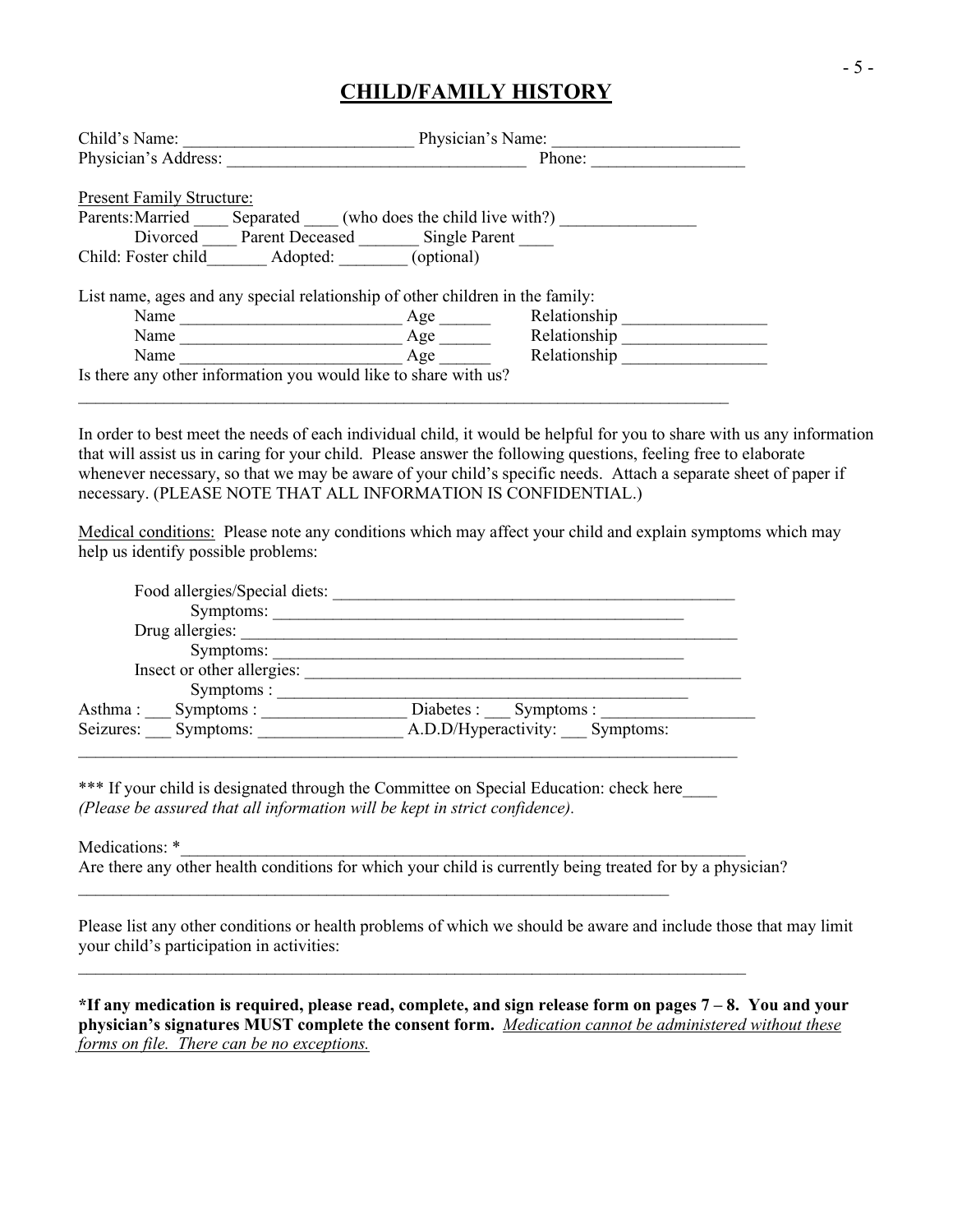## **CHILD/FAMILY HISTORY – Part 2**

Individual Descriptions: Do you have special concerns for your child in any of the following areas? IF NOT, LEAVE BLANK.

Socialization: (i.e. overly shy; does not play well with other children; does not separate easily from parent). *Comments:*

Behavior: (i.e. sometimes has difficulty following routines and/or accepting limits). *Comments:*

\_\_\_Speech/Language: (i.e. speech is sometimes unclear; has difficulty expressing needs; often requires instructions to be repeated).

*Comments:*

- Maintaining attention: (i.e. distracted easily; short attention span; darts from one task to another). *Comments:*
- Large/Small motor abilities: (i.e., some difficulty with balance; hand/eye coordination problems). *Comments:*
- Visual: (i.e. eye turn in/out; squints; spatial difficulties). *Comments:*
	- Hearing: (has difficulty hearing; asks you to repeat or talk louder; startles at sudden noise). *Comments:*

 $\mathcal{L}_\mathcal{L} = \{ \mathcal{L}_\mathcal{L} = \{ \mathcal{L}_\mathcal{L} = \{ \mathcal{L}_\mathcal{L} = \{ \mathcal{L}_\mathcal{L} = \{ \mathcal{L}_\mathcal{L} = \{ \mathcal{L}_\mathcal{L} = \{ \mathcal{L}_\mathcal{L} = \{ \mathcal{L}_\mathcal{L} = \{ \mathcal{L}_\mathcal{L} = \{ \mathcal{L}_\mathcal{L} = \{ \mathcal{L}_\mathcal{L} = \{ \mathcal{L}_\mathcal{L} = \{ \mathcal{L}_\mathcal{L} = \{ \mathcal{L}_\mathcal{$ 

 $\_$  , and the set of the set of the set of the set of the set of the set of the set of the set of the set of the set of the set of the set of the set of the set of the set of the set of the set of the set of the set of th  $\mathcal{L}_\mathcal{L} = \{ \mathcal{L}_\mathcal{L} = \{ \mathcal{L}_\mathcal{L} = \{ \mathcal{L}_\mathcal{L} = \{ \mathcal{L}_\mathcal{L} = \{ \mathcal{L}_\mathcal{L} = \{ \mathcal{L}_\mathcal{L} = \{ \mathcal{L}_\mathcal{L} = \{ \mathcal{L}_\mathcal{L} = \{ \mathcal{L}_\mathcal{L} = \{ \mathcal{L}_\mathcal{L} = \{ \mathcal{L}_\mathcal{L} = \{ \mathcal{L}_\mathcal{L} = \{ \mathcal{L}_\mathcal{L} = \{ \mathcal{L}_\mathcal{$ 

What are your child's strengths?

Does your child have any fears or anxieties you would like us to know about?

What is his/her temperament?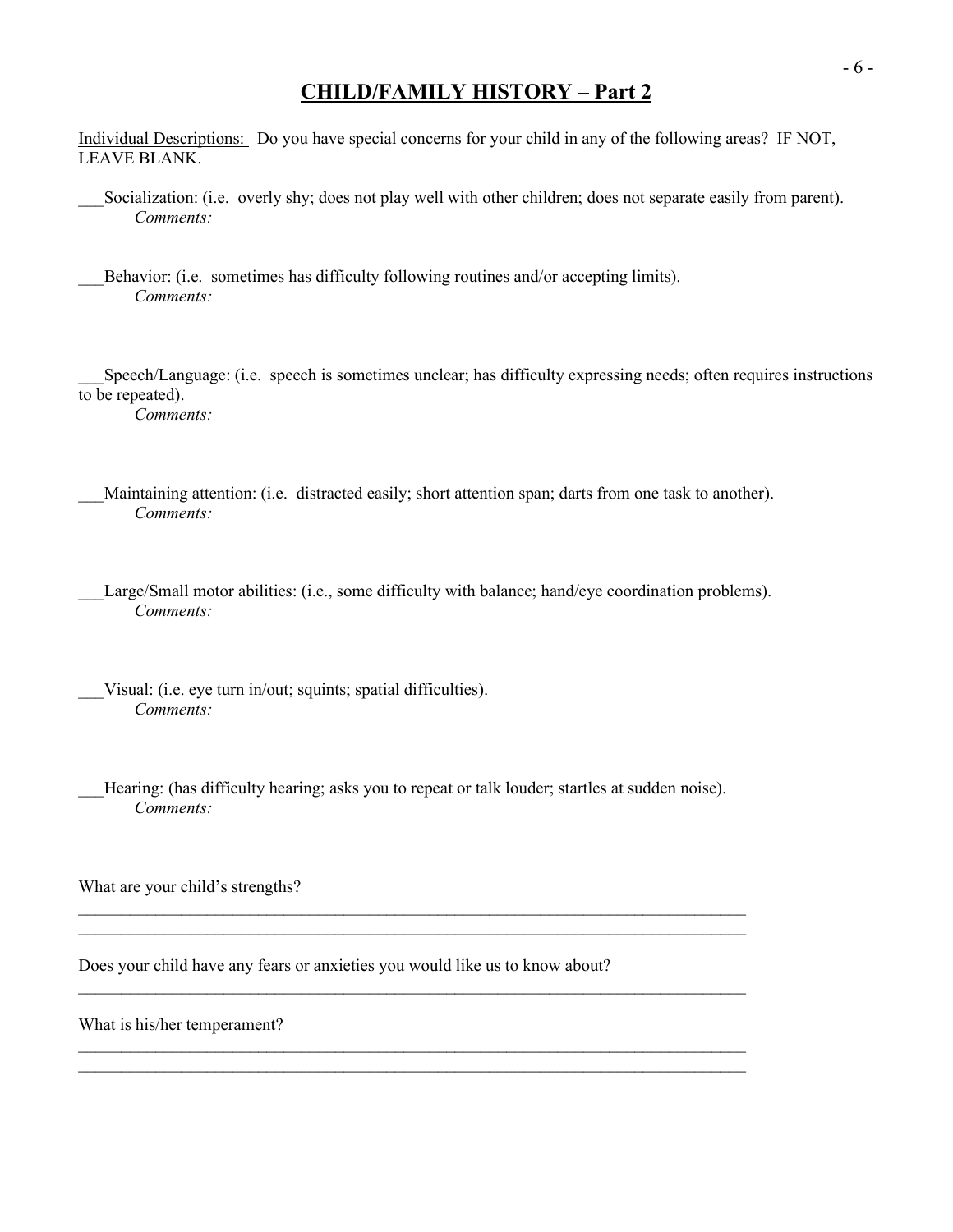# **ADMINISTRATION OF MEDICATION**

1. Written authorization by the child's parent or legal guardian and by a licensed physician, as well as detailed instructions for administration and use, must be on file for any student taking medication while in attendance at the program.

2. Written permission must also be on file if a child is to be permitted to use a medication such as an inhaler that he/she carries.

3. The "Administration of Medication Release Form" must be signed be the parent or legal guardian before any medication can be administered by CCW personnel.

4. A child's parent or legal guardian is responsible for providing and replenishing as necessary, products to be administered on an emergency basis for a known condition. An example of this would be an EPI-PEN (Epinephrine Auto-Injector) for allergic emergencies.

5. No child who requires the administration of medication may continue in attendance at CCW unless a current "Authorization Form" detailed instruction for administration of medication and a Release Form are on file. Similarly, a child's attendance will be suspended if a parent fails to make available or replenish as necessary his or her emergency medication. If a child's attendance is suspended for any of the foregoing reasons, a refund of tuition will not be provided.

## **ADMINISTRATION OF MEDICATION RELEASE FORM** *(Please select either I or II)*

The undersigned parent/legal guardian of  $\Box$  hereby:

Child's name

**I.**

A. Acknowledges that I have **given permission** for the staff of the Chappaqua Children's Workshop Inc. (CCW) to administer medication to my child;

B. Acknowledges that CCW staff are NOT licensed medical professionals; and

**C. Releases CCW, its officers, directors and employees from any and all liability or responsibility in connection with, or resulting from, the administration of medication to my child on a prescribed or emergency basis, except to the extent their actions are found to constitute gross negligence or willful misconduct.**

Date Signature or Parent/Legal Guardian

**II.**

 I **decline permission** for the staff of Chappaqua Children's Workshop Inc. (CCW) to administer medication to my child

Date Signature or Parent/Legal Guardian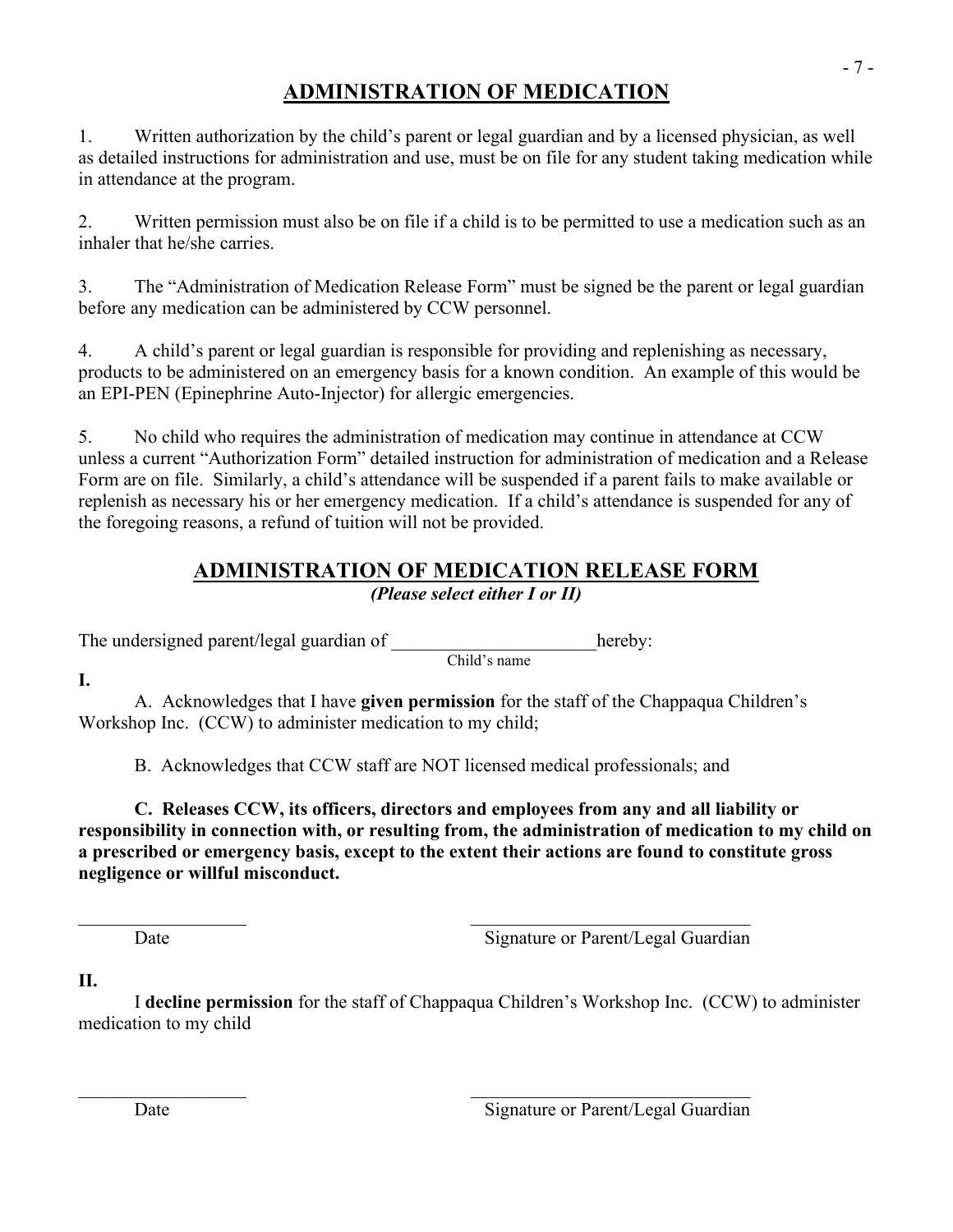# LEAVE BLANK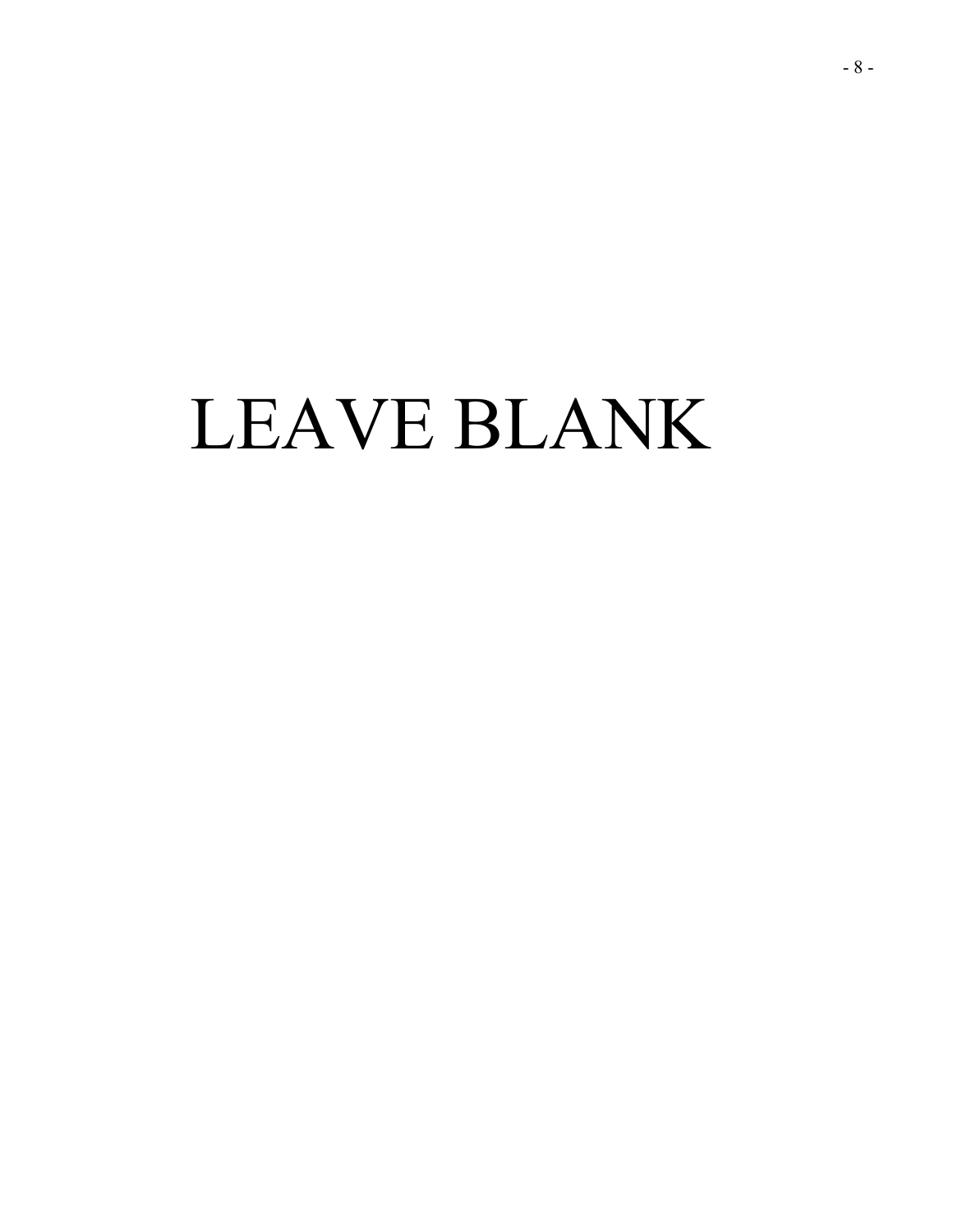#### NEW YORK STATE OFFICE OF CHILDREN AND FAMILY SERVICES **CHILD IN CARE MEDICAL STATEMENT**

#### **To Be Completed By Licensed Physician, Physician Assistant or Nurse Practitioner**

| Name of Child: |  |  | `Birth: | Examination:<br>Date of F |
|----------------|--|--|---------|---------------------------|
|                |  |  |         |                           |

#### **Immunizations required for entry into day care**

**Medical Exemption** The physical condition of the named child is such that one or more of the immunizations would endanger life or health. Attach certification specifying the exempt immunization(s).

| Diphtheria, Tetanus and<br>Pertussis (DPT) Diphtheria<br>and Tetanus and acellular<br>Pertussis (DTaP) | 1 <sup>st</sup> Date | $2^{nd}$ Date | 3 <sup>rd</sup> Date | 4 <sup>th</sup> Date                                                                    | 5 <sup>th</sup> Date |
|--------------------------------------------------------------------------------------------------------|----------------------|---------------|----------------------|-----------------------------------------------------------------------------------------|----------------------|
| Polio (IPV or OPV)                                                                                     | 1 <sup>st</sup> Date | $2^{nd}$ Date | 3rd Date             | 4 <sup>th</sup> Date                                                                    |                      |
| Haemophilus influenzae<br>type B (Hib)                                                                 | 1 <sup>st</sup> Date | $2^{nd}$ Date | 3 <sup>rd</sup> Date | 4 <sup>th</sup> Date OR 1 <sup>st</sup> Date (if given on or after<br>15 months of age) |                      |
| Pnuemococcal Conjugate<br>(PCV) for those born on or<br>after 1/1/08)                                  | $1st$ Date           | $2nd$ Date    | 3 <sup>rd</sup> Date | 4 <sup>th</sup> Date                                                                    |                      |
| <b>Hepatitis B</b>                                                                                     | 1 <sup>st</sup> Date | $2nd$ Date    | 3rd Date             |                                                                                         |                      |
| Measles, Mumps and<br>Rubella (MMR)                                                                    | 1 <sup>st</sup> Date | $2nd$ Date    |                      |                                                                                         |                      |
| Varicella (also known as<br>Chicken Pox)                                                               | 1 <sup>st</sup> Date | $2nd$ Date    |                      |                                                                                         |                      |

#### **Other Immunizations may include the recommended vaccines of Rotavirus, Influenza and Hepatitis A**

| Type of Immunization: | Date: | Type of Immunization: | Date: |
|-----------------------|-------|-----------------------|-------|
| Type of Immunization: | Date: | Type of Immunization: | Date: |
| Type of Immunization: | Date: | Type of Immunization: | Date: |

#### **Tests**

| <b>I</b> Positive I Negative<br>Mantoux Results:<br>Tuberculin Test Date:<br><sub>mm</sub><br>TB Tests are at the physician's discretion. Acceptable tests include Mantoux or other federally approved test. |            |  |         |                                                               |        |        |                                                                                                                 |  |
|--------------------------------------------------------------------------------------------------------------------------------------------------------------------------------------------------------------|------------|--|---------|---------------------------------------------------------------|--------|--------|-----------------------------------------------------------------------------------------------------------------|--|
| If positive, or if x-ray ordered, attach physician's statement documenting treatment and follow-up.                                                                                                          |            |  |         |                                                               |        |        |                                                                                                                 |  |
| Lead Screening Date:<br>Attach lead level statement<br>Lead Screening (Include All Dates and Results)                                                                                                        |            |  |         |                                                               |        |        |                                                                                                                 |  |
| 1 year                                                                                                                                                                                                       | $\sqrt{1}$ |  | Result: |                                                               | mcg/dL | Venous | $\Box$ Capillary                                                                                                |  |
| 2 years                                                                                                                                                                                                      |            |  | Result: |                                                               | mcg/dL | Venous | $\Box$ Capillary                                                                                                |  |
|                                                                                                                                                                                                              |            |  |         | Most recent date of lead screening (if different from above): |        |        |                                                                                                                 |  |
|                                                                                                                                                                                                              |            |  | Result: |                                                               | mcg/dL | Venous | Capillary                                                                                                       |  |
|                                                                                                                                                                                                              |            |  |         |                                                               |        |        | Der NVS Jaw a blood lead test is required at 1 and 2 vears of ago and whenever risk of lead poisoning is likely |  |

**Per NYS law, a blood lead test is required at 1 and 2 years of age and whenever risk of lead poisoning is likely.** If the child has not been tested for lead, the day care provider may not exclude the child from child day care, but must give the parent information on lead poisoning and prevention, and refer the parent to their health care provider or the county health department for a lead blood screening test.

 $\Box$  Yes  $\Box$  No